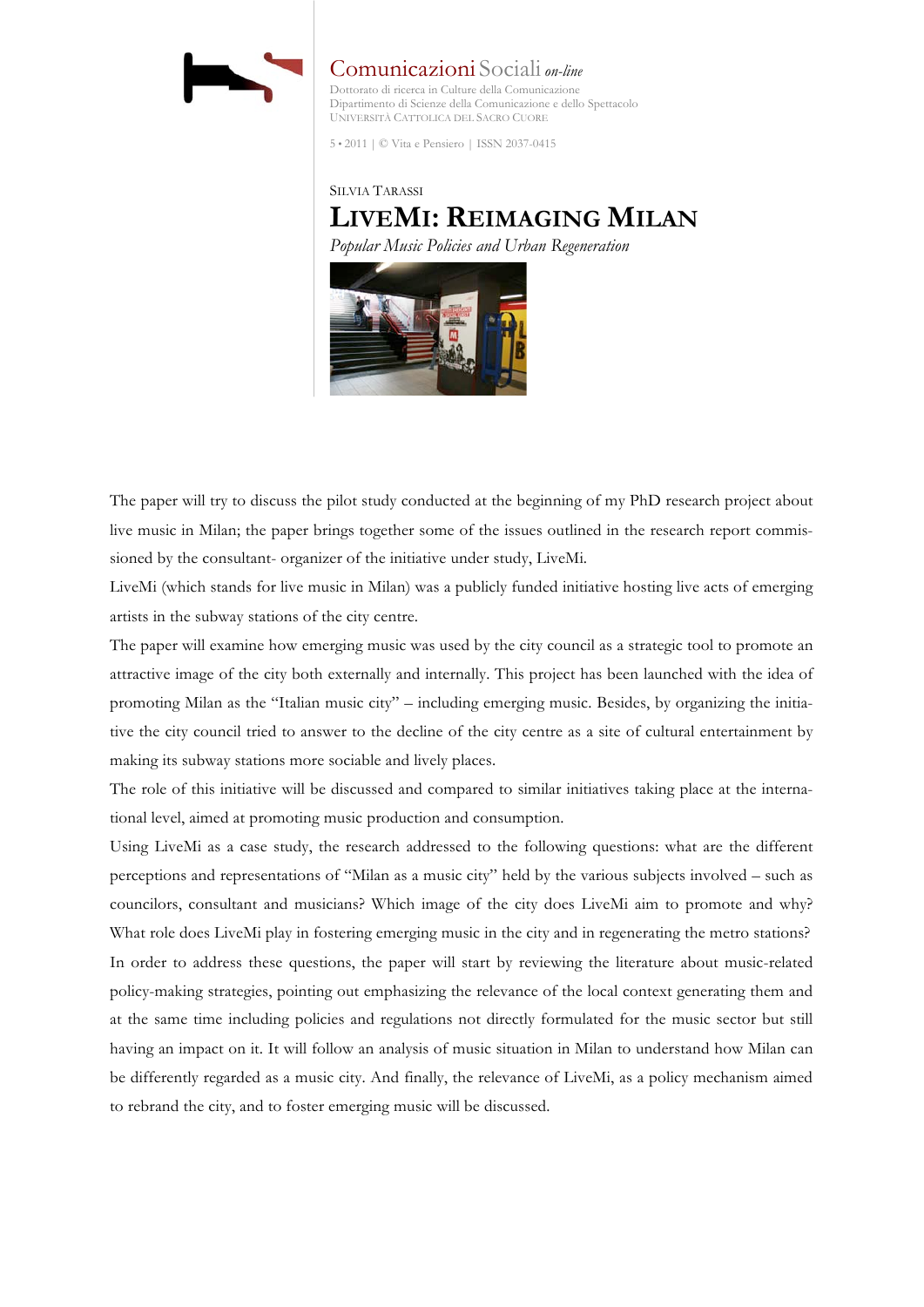## **Methodology**

 $\overline{a}$ 

The case study LiveMi was analyzed through a qualitative methodology. Ten events of LiveMi were held on Saturdays from 13 March to 8 May 2010: during this period, 26 semi-structured interviews were conducted to musicians involved.

These interviews were intended to (a) identify musicians experiences and constraints in playing live music in Milan and (b) assess their participation in and evaluation of both the project and the notion of "Milan as a music city". Moreover, three of the organizers, two councilors and one consultant supporting the initiative were interviewed in order to understand the synergies between LiveMi and this Municipal Administration and also to collect some assessments and proposals regarding the status of emerging music and the notion of "Milan as a music city".

Furthermore, participant observation was conducted to understand the role of music performances intransforming subway stations into lively and sociable places for music consumption and performance.

### **Popular music policies as urban regeneration and rebranding strategies**

The debate over the contribution of the arts, including music, in promoting renewals of urban environments has been pivotal in the policy agenda of many cities, especially those experiencing deindustrialization crisis<sup>1</sup>. These policies have been led by the principle of "culture-led regeneration", with culture being both high and popular and related to creative and cultural industries as sources of urban regeneration. These strategies were linked to the optimistic narratives of the "creative city"2 which have been criticized because they advocate culture as an agent of the physical regeneration and marketing of cities3. Later analysis has therefore outlined the negative effects that these policies can entail and have stressed the need to take into account the peculiarities of each context.

As a analysis of the different music policies adopted in several British music cities<sup>4</sup> has pointed out, policies produced significant results, although different in different contexts. Implementation of these strategies appears dependent on the characteristics of the local urban context, and influenced by economic and cultural issues as well as competing political agendas.

Some cities have given priority to the promotion of musical tourism and heritage making music part of the travel experience by exploiting music sites or music events5, while others focused on developing services

<sup>1</sup> One of the first examples is Bianchini, F. & Parkinson, M., 1994. *Cultural Policy and Urban Regeneration: the Western European Experience*. Manchester: Manchester University Press.

<sup>2</sup> The notion of "creative city" was for the first time developed in Landry, C. & Bianchini, F., 1995. *The Creative City: A Toolkit for Urban Innovators.* London: Demos.

<sup>3</sup> The notion of "creative city" has been criticized in Peck, J., 2005. Struggling with the creative class. *International Journal of Urban and Regional Research*, 29 (4), pp. 740-770; Pratt, A. C., 2008. Creative cities: the cultural industries and the creative class. *Geografiskaannaler: Series B – Human geography*, 90 (2), pp. 107-117.

<sup>4</sup> The reference is to this research: Brown, A. Cohen, S. & O'Connor, J., 1998. *Music Policy in Sheffield, Manchester And Liverpool: A Report For Comedia*. Manchester: MIPC.

<sup>5</sup> This importance of music event and music tourism has been analyzed in: Atkinson, C., 1997. Music's Place in the Packaging of New Orleans for Tourism. In: S. Abram, J. D. Waldren & D. Macleod, eds. 1997. *Tourism and Tourism: Identifying with People and*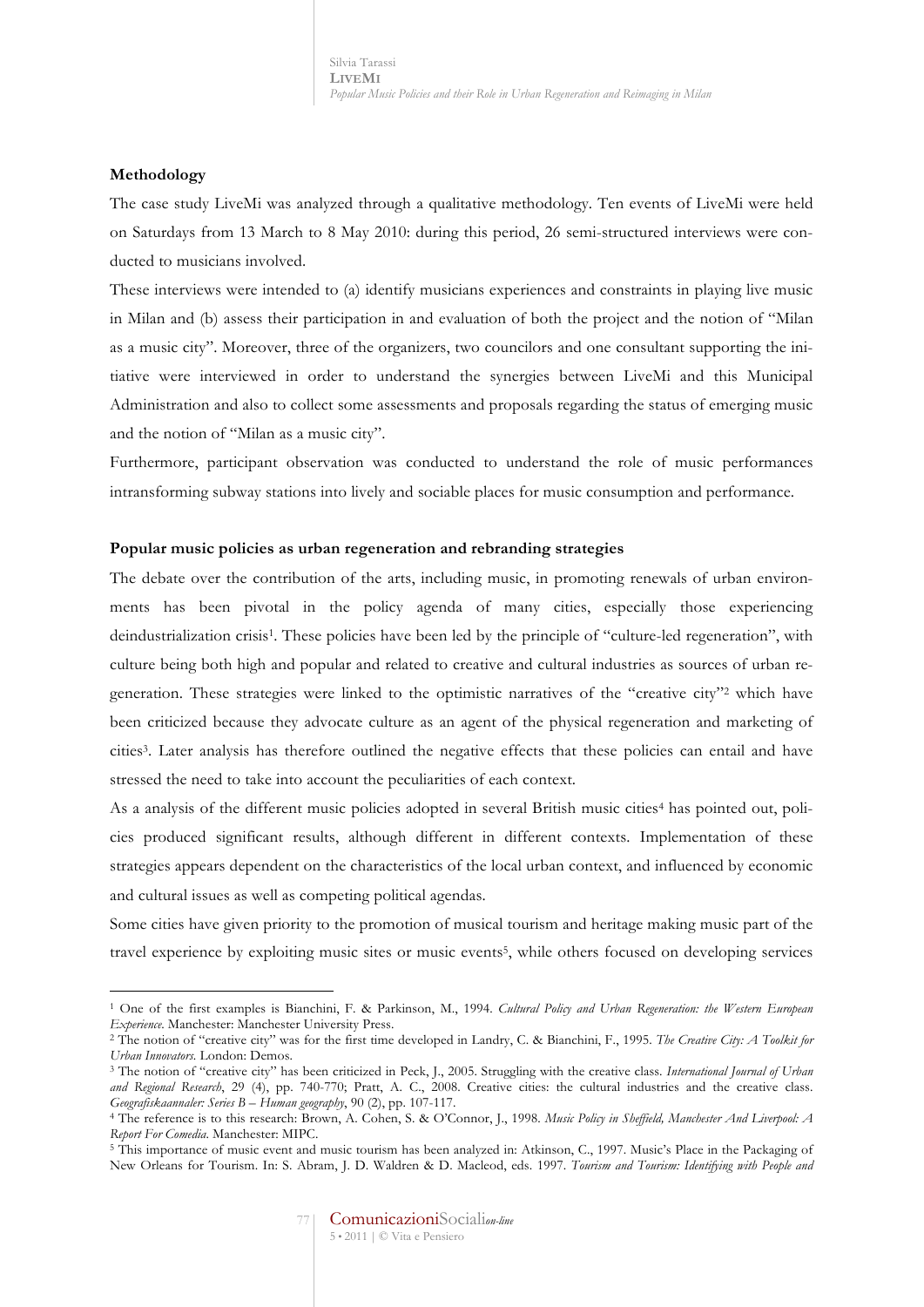to support small businesses, adopting dedicated policies to boost local scenes or to create cultural quarters or to provide infrastructures. Some were funding events as re-imaging strategy. Some policies concentrated upon the high music, and others upon popular music. Some Councils have been actively involved in defining cultural policies, sometimes leading to tensions and resistance by existing organizations, while in other cases the approach has been more laissez-affair6.

In this context, initiatives coming from below were found to communicate with the logic and policies from above, through a partnership between public and private investments, as «the discursive opposition of top-down to bottom-up/laissez-faire is increasingly failing to articulate the complex needs of the music industry at local levels» 7 .

Therefore, a coordinated approach to the music industry is required with the inclusion of other policies that may not have been made with the intention of affecting the music sector (e.g. relative to training/education, social welfare, tourism and licensing) yet impacting on music production and consumption8.

The analysis of popular music policy needs a broader approach, not confined to cultural policy, because «each branch of popular music policy is based on a specific conception and is thus articulated to the varied and often contradictory discursive domains (such as considering music as being a problem or a solution to social issues) in which popular music is situated»<sup>9</sup>.

For instance Brown, Cohen & O'Connor<sup>10</sup> cite the role of late-opening licenses in promoting the "nightlife economy" of Manchester and its reputation as "24 hours' city". The promotion of the nightlife economy and of the urban cultural vibrancy has in many cases not been legitimated as an object of cultural policy, but instead has been regulated and contained11. These issues are connected to broader processes of inner-city gentrification , which in turn can be linked to real estate investments in the areas were music is hosted<sup>12</sup>. These problems were analyzed in several cities, demonstrating the difficulties municipalities face in mediating the impacts of gentrification and of urban development and in balancing competing interests and needs, together with the desire to promote the music entertainment and the development of the night-life economy<sup>13</sup>.

-

*Places*. Oxford: Berg; Gibson, C. & Homan, S., 2004. Urban Redevelopment, Live Music, and Public Space: Cultural Performance and The Re-Making of Marrickville. *International Journal Of Cultural Policy*, 10 (1), pp. 241-259.

<sup>6</sup> Brown, A., O'Connor, J. & Cohen, S., 2000. Local Music Policies Within a Global Music Industry: Cultural Quarters in Manchester and Sheffield. *Geoforum*, 31, pp. 437-451; Cohen, S., 2007. *Decline, Renewal And The City In Popular Music Culture: Beyond The Beatles*. Aldershot: Ashgate.

<sup>7</sup> Brown, Cohen, & O'Connor, 1998, p. 10.

<sup>8</sup> Brown, Cohen, & O'Connor, 1998.

<sup>9</sup> Rutten, P., 1993. Popular Music Policies. A Contested Area. The Dutch Experience. In: T. Bennet et al., *Rock And Popular Music: Politics, Policies, Institutions*. New York: Routledge, p. 37.

<sup>10</sup> Brown, Cohen & O'Connor, 1998.

<sup>11</sup> Lovatt, A. & O'Connor, J., 1995. Cities and the night-time economy. *Planning Practice and Research*, 10 (2), pp. 127-134.

<sup>12</sup> Zukin, S., 1991. *Landscapes of Power. From Detroit to Disney World*. Berkley: California University Press; Zukin, S., 1995. *The Cultures of the Cities, Cambridge*. Oxford: Blackwell.

<sup>13</sup> Gibson & Homan, 2004.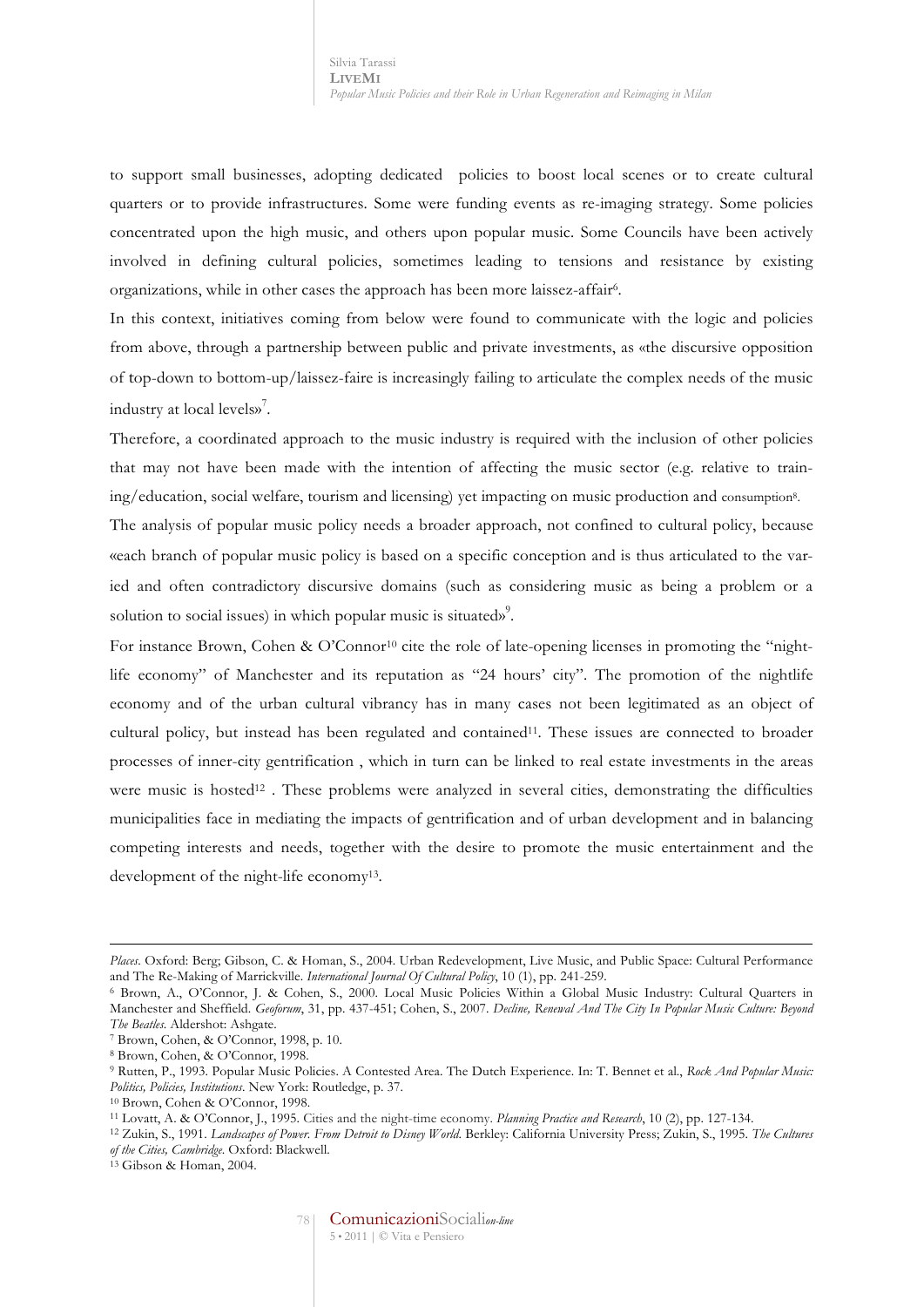Besides, the main «factor contributing to the demise of music venues has been that of changes to noise laws and community attitudes to the "noisy" rock/ blues/jazz venue», especially those of the newer gentrifies residents of the area14 . The authors analyzed a policy initiative intervention aimed at responding to the demise of music venues by funding free outdoor live music performances. The authors deem this initiative as only effective in the short term; moreover, its attempt to re-brand and keep the quarter vibrant and attractive to private investments, ended up contributing to gentrification processes. Rebranding strategies employing music events as an instrument to promote the city as a vibrant realm has been used as a way "to put the city on the map", and to give cities a competitive advantage.

As many authors have pointed out<sup>15</sup> cities invest in special events as branding strategies in order to reimagine themselves as "creative"16 and 'music cities". The efficacy of event-based rebranding strategies still needs to be properly assessed as «investing in events can lead to sustainable practices if the process is embedded within a consistent approach to cultural policy»<sup>17</sup> and in the specificity of each context.

Therefore, before looking at the policy mechanism under object, the following analysis will try to outline the local peculiarity of Milan in its relation to the music sector.

#### **Representing Milan as a "music city"18**

Before discussing about LiveMi, it may be worthwhile to say something about "milan as a music city", in order to understand which issues this policy mechanism was trying to address.

My interviews with musicians and councilors allowed some degree of insight into the different needs and problems they were considering when looking at Milan as a music city.

Milan appears to present a contradictory situation. Councilors emphasized how Milan can rightfully be considered the Italian music capital, due to the presence of major and independent record labels, radio stations and international-level concert halls and arenas, and especially with respect to classical music, hosting the famous La Scala theatre and a prestigious Conservatoire.

It was interesting to see the ways councilors prioritized music. One of them emphasized his efforts in bringing big names and in organizing big events as a way to attract tourism.

 $\overline{a}$ 

<sup>15</sup> Evans, G., 2003. Hard-branding the Cultural City. From Prado to Prada. *International Journal of Urban and Regional Research*, 27 (2), pp. 417-440; Scott, A. J., 2000. *The Cultural Economy of Cities. Essays on the Geography of Image-Producing Industries*. London: Sage.

<sup>14</sup> Gibson & Homan, 2004, p. 74.

<sup>16</sup> As in the already mention Landry & Biachini, 1995, or in Florida's idea of the "creative class": Florida, R., 2002. *The Rise Of The Creative Class*. New York: Basic Books.

<sup>17</sup> Garcia, B., 2004. Cultural Policy and Urban Regeneration in Western European Cities: Lessons from Experience, Prospects for the Future. *Local Economy*, 19 (4), p. 312.

<sup>18</sup> The term "music city" has been used to describe cities renowned internationally because of their music heritage and tradition, traceable to a particular music style (e.g. Grunge as the "Seattle sound") or to a famous band (e.g. Liverpool for the Beatles), so as to underline the association between specific localities and specific music styles, to a special "Sound City" (Cohen, 2007), and to emphasize the presence of very active music scenes. The term 'music city" has been adopted by UNESCO to identify those cities that meet certain requirements: being recognized as centers of music production and creativity, hosting festivals, promoting local music industries, having music schools and conservatories, being equipped with infrastructure aiming at promoting local music abroad, and finally having indoor and outdoor venues dedicated to music production and consumption. These are the criteria needed for a city to enter within the "music city" network, joined by Bologna, Ghent, Glasgow and Seville.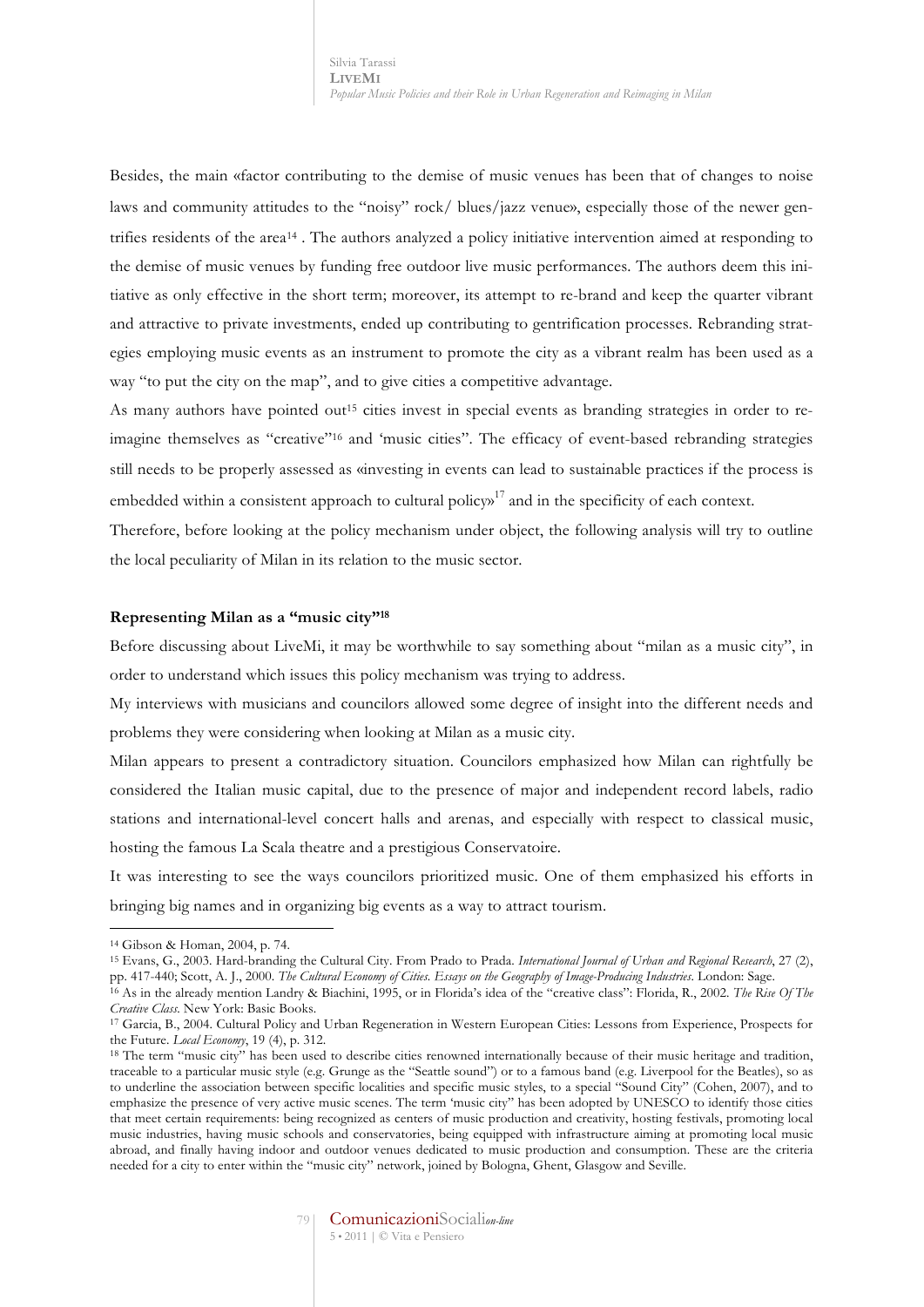As remarked by the event main organizer-(who also acted, as we will see, as a mayor's consultant), the city council music policy is mostly focused on big events and big names as means to re-imagine the city and increase tourism:

*The concert in San Siro is a white elephant, you turn on the lights for an amazing night and then… the drama is this. The council seeks events, but doesn't go beyond that or try to seek everyday art.* (organizer-mayor consultant)

The "superstar effect"19 of attracting big names is not facilitating new talents and generates in the audience a lack of curiosity towards new music, which is regarded as another cause of the decline of small venues for emerging artists playing unreleased songs<sup>20</sup>.

Indeed, interviewed musicians complained about the possibilities for playing their own music being mostly limited to musical contests. The artists didn't feel Milan as the capital of Italian music and they instead complained about a lack of space and a significant reduction and initiatives to play live:

*Milan was the capital of music. In Italy everyone will say that Milan is the best to play. But Milan is actuallythe worst. We count on one hand the ones that make you playing...* (musician, 7)

*No, we do not feel absolutely Milan as a city of music. Ok there is La Scala theatre but then there's nothing there...There would be many more local live music venues to give a chance to those who want to play in a small venue...* (musician, 9)

While Milan features a rich fabric of bars, cafes and clubs, it lacks a "pub rock scene"21 and a circuit of small venues (with the exception of a few social clubs of nonprofit cultural organizations called ARCI) providing local artists the chance to perform live, in a casual and sociable atmosphere.

Many interviewed artists connected the reduction of live music venues and initiatives to severe controls which have been affecting live music and causing venues to either close down or (more often) to disuse music licenses. The law22, which imposes a 80db to noise emission , along with the economical infeasibility of proper noise isolation, forced many previously-active venues live music entertainment they used to have. Noise regulations have forced many live acts to transform into acoustics sets; security reasons have restricted admission and/or dancing permit in many small venues and clubs, decreasing not only live acts

but even dj-sets.

 $\overline{a}$ 

The establishment of this new regime of controls and regulations came following residents' complaints about noise disturbance and was affected by the pressures coming from the powerful residents commit-

<sup>19</sup> Rosen, S., 1981. The superstar effect – "The Economics of Superstars". *American Economic Review*, 71 (1) pp. 37-49.

<sup>20</sup> Gibson & Homan, 2004.

<sup>21</sup> Bennett, A., 1997. Going down the pub: The pub rock scene as a resource for the consumption of popular music? *Popular Music*, 16 (1), pp. 97-108.

<sup>22</sup> The law about noise pollution which fixed the decibel limitation to 80 is the n. 447, 26 October 1995.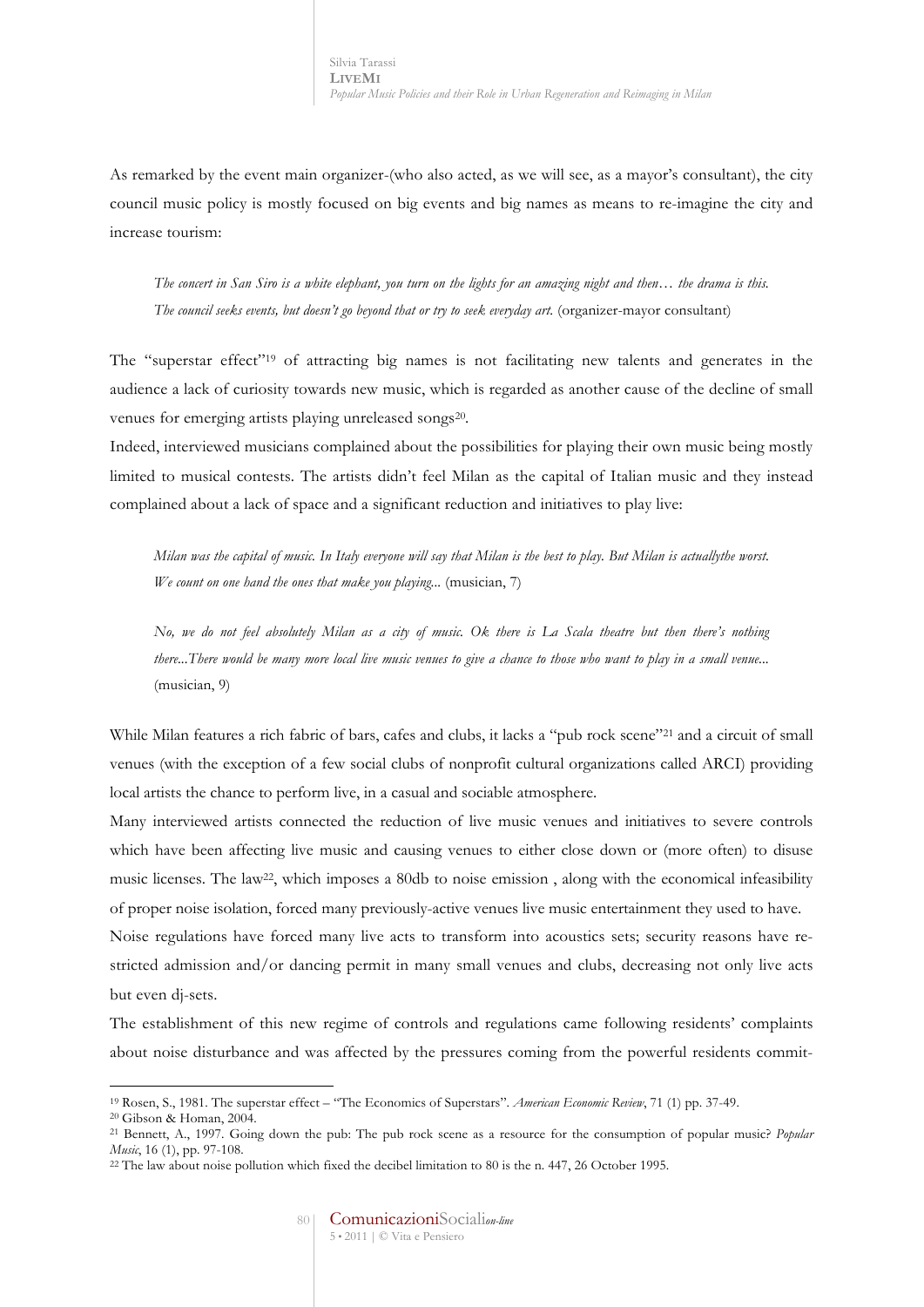tees lobbying against night entertainment. These problems are particularly affecting those residential areas nearby the Arena and the Stadium, both traditionally used as summer outdoor venues, and in the Navigli district, a night entertainment district with an high concentration of residential buildings.

*The issue of decibel is a cultural problem ... the issue is that of tolerance, even by citizens. Those who live close to San Siro stadium know that the concerts serve the whole community…We have tried to offer them free tickets for the concerts, but the next day they were complaining again …I have been summoned by this committee because of decibels. If I am condemned because of decibels to "abuse of power", I lose my job.* (councilor)

Councilors and policy-makers interested in fostering music entertainment seem to be powerless against those regulations and are finding many difficulties in being able to mediate the competing interests and needs of different groups – namely of those complaining for night disturbance and of those promoting music entertainment. Besides, as one of the organizers confirmed, Milan has many bureaucratic constraints (such as the needs for multiple permissions and licenses issued by different departments) which don't facilitate the organization of music events.

*Milan is a hard city: here you need a license for the occupation of public space, and license of public entertainment. Even for stupid things they want to issue permissions. In Bologna you don't have to ask for licenses, you just present the project and in the morning of the event, they come for inspection, they check and they give you the green light. That's it. Here there's too much bureaucracy.* (organizer)

Interestingly, many of the interviewed artists stressed the need to move outside the city centre in order to play. The local artists rarely mentioned music venues in Milan, but rather placed outside the city boundaries

*One thing I noticed is that in Milan there are just only big music venues where we'll never manage to play while in the province there are some nice clubs, but smaller, but more available.* (musician)

The outcome is that the center of Milan is becoming a "dead zone" especially in the night hours. This is probably due to the presence of a Business district and a Shopping district (known as Fashion Quadrilateral) and of luxury residential buildings inhabited by powerful residents who are opposed to the night life entertainment. Besides, even though Milan hasn't experienced early waves of gentrification in the inner city23 as the city centre has always been inhabited by the upper-middle class24 new waves of gentrification are now taking place as especially fashion firms and boutiques are boosting real estate values – pushing

 $\overline{a}$ 

<sup>23</sup> Sharon, 1982.

<sup>24</sup> Bovone, L. ed., 1999. *Un quartiere alla moda. Immagini e racconti del ticinese a Milano*. Milano: Franco Angeli.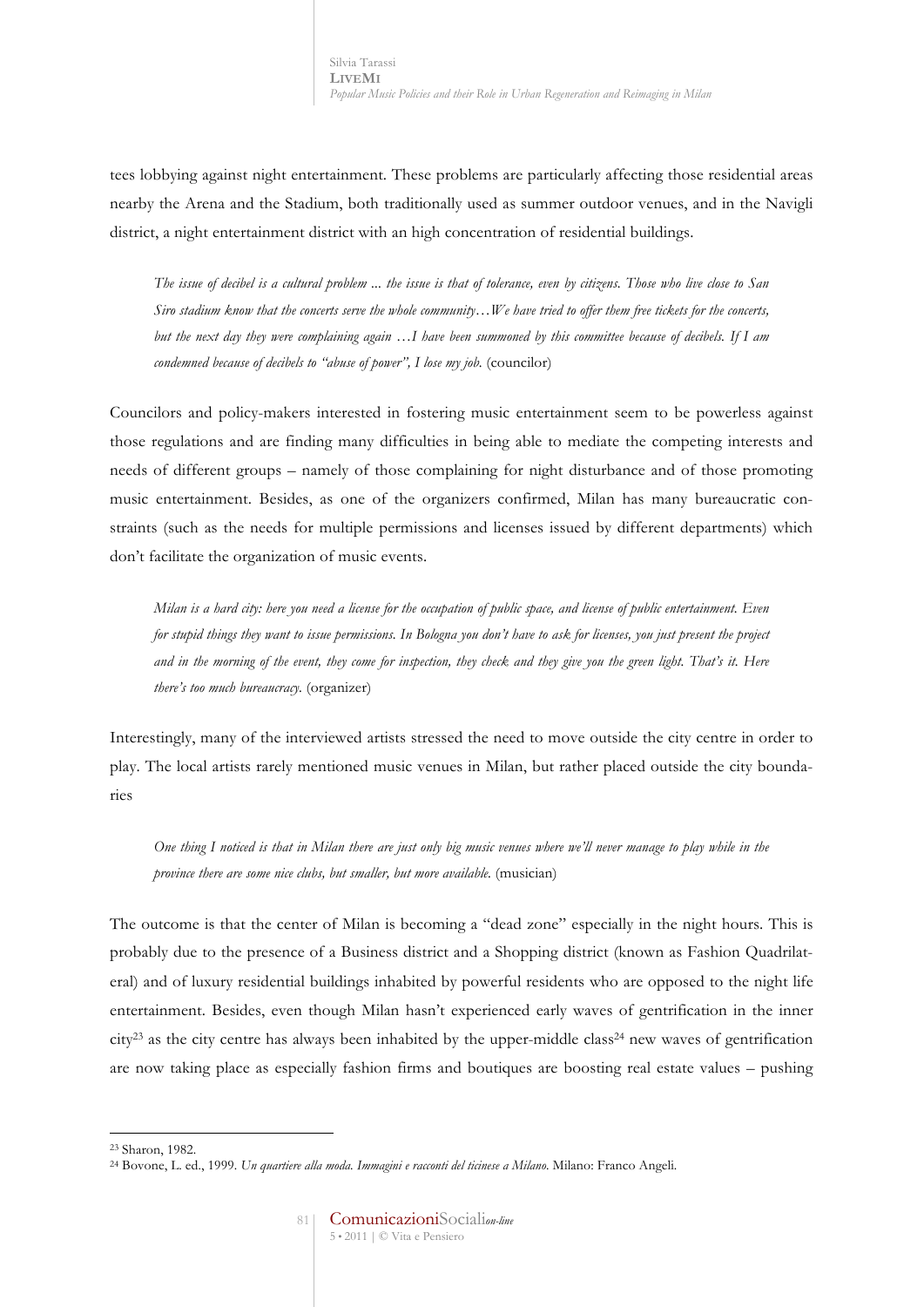many cultural activities outside the city centre and replacing them withboutiques, which are making the city centre not lively and vibrant in the late hours, as this councilor nostalgically assesses:

*When I was a kid I went to the cinema in the centre, then there were the open pizzerias, clubs. The centre was lively, now no more ... maybe it's to try to avoid various problems have always tried to bring out of town all the cultural activities. Yes, the center is dead for a certain time on, no point in having a center so dead.* (councilor)

All those issues are contributing to the loss of cultural vitality of the city centre, to which LiveMi tries to respond by funding free live music performances.

#### **The case study of LiveMi**

The paper will now examine the ways LiveMi tried to address some of the problems and difficulties Milan faces in relation to live music. From the overview just outlined, LiveMi represents a departure from the initiatives traditionally funded by the city council, which is, as I already mentioned, usually supporting big events with big stars as marketing strategy to attract tourism and money.

LiveMi became a big showcase for emerging Italian talents: it hosted hosting around one hundred live acts of different music genres (with 8 performances of emerging musicians and band plus a final performance of a famous musician each Saturday).

The city council attempted (a) to address the problems faced by emerging artists, (b) to change their perception of Milan as hostile and unfriendly towards their music, and (c) to re-brand and market the city as friendly to emerging music.

It was therefore interesting to find the reasons why the City Council was interested in re-branding and marketing the city as friendly to emerging music. The interviews with councilors and organizers enabled to understand the synergies existing between LiveMi and the municipal administration.

*LiveMi comes from the chats I had with the Mayor. I know her from a long time... so she opens her mind to the rock culture, a culture that does not belong to her, because without me the rock culture wouldn't belong to the Mayor. I'm*  talking about the Mayor, it is important to understand that there must be these synergies, not just me, the emerging artists... so we also spoke about measures that the Mayor would take... to revitalize the metro and the city centre of *Milan… What I was pushing was to create a showcase for emerging groups... So the idea is a combination between me and the Mayor.* (organizer-consultant)

The event was organized by the new mayor web-marketing consultant, a famous music journalist of various television programs and, who had been in the past well known to be the "godfather of Italian emerging music talents". He was handpicked by the mayor in order to answer to the discontent regarding mayor's actions and image as being old and detached. This was a rebranding strategy the mayor needed in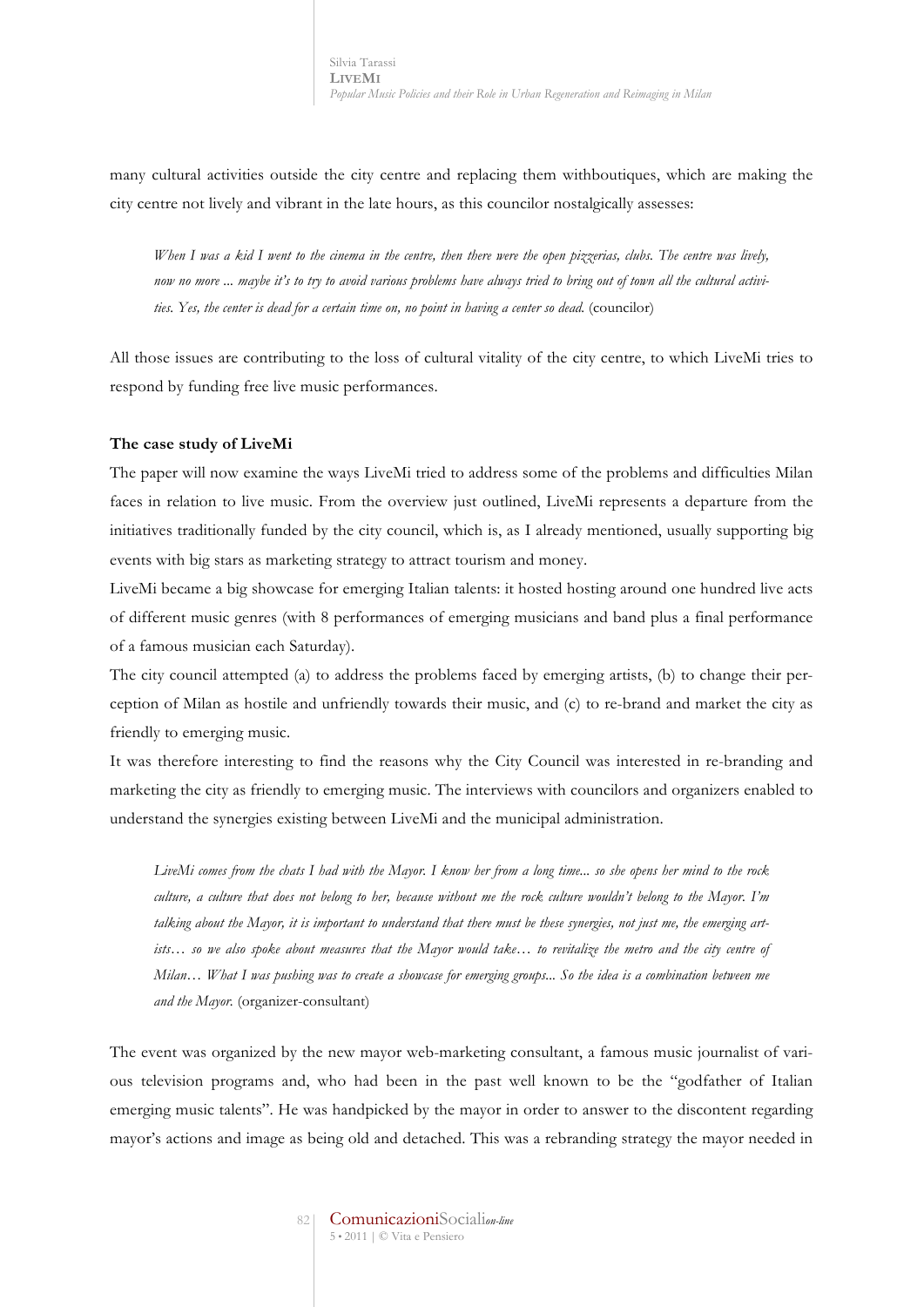view of the 2011 elections and of the 2015 Expo. By using grassroots marketing activities (such as creating a mayor YouTube channel) and by organizing initiatives such as LiveMi, the consultantwas trying to reimagine the city and the mayor as younger and friendly towards live acts. The mayor attended several performances to show her support to the initiative.



**Figure 1.** The mayor and a councilor interviewed by the organizer at LiveMi

This consultant was actually trying to put emerging music into the policy agenda as a strategic tool to rebrand Milan and the mayor as more attractive and "young". Moreover, he managed to mediate between two clashing worlds: on the one side the mayor was interested in enacting a re-branding exercise, while emerging artists perceived positively the initiative as organized by someone who had been always involved in supporting new talents. The presence of this figure helped the initiative being legitimized by the musicians:

*The difference here is in the organizer. He is a "manna from heaven" for emerging artists. He is the godfather of emerging music.* (musician, 19)

Subway stations were recognized by interviewed musicians as privileged sites to host emerging artists, as they offered the chance of intercepting new audiences of passers-by not normally used to listen to emerging music, and therefore LiveMi tried to address the issue of the lack of curiosity which was regarded as one of the causes of the decline of live music venues in the city:

*Here it's better than playing in a square; people passing are forced to listen to you if they want to reach the platform.*  (musician, 11)

By using participant observation, it was possible to see how the area surrounding the stage became a gathering place for many people who stopped attracted by the music performed. It was interesting to notice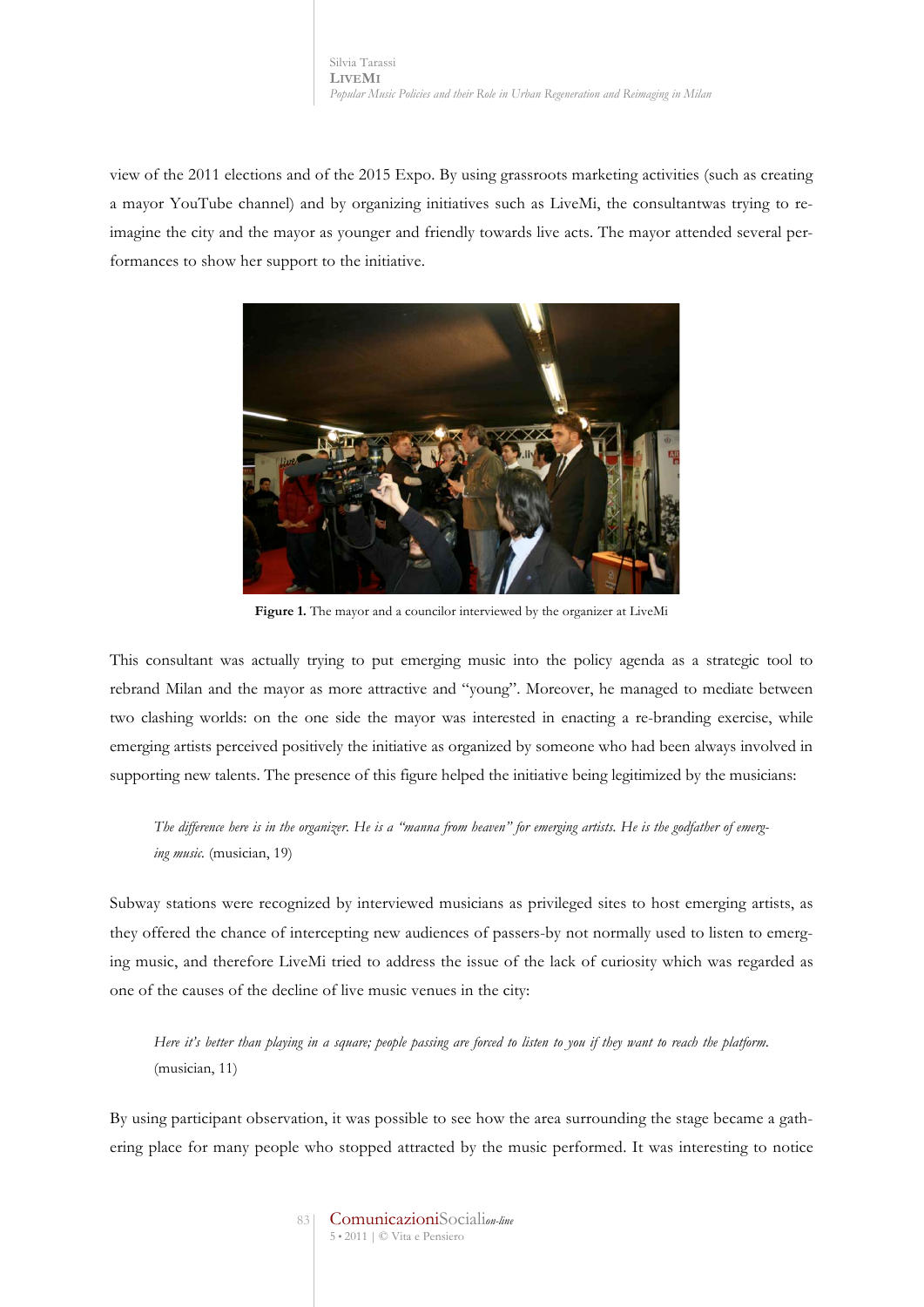that, at the end of the live acts, the area surrounding the stage returned to be an interstitial crossing point, confirming the role music played in transforming the subway station in a more sociable place. This was also one of the goals LiveMi aimed to achieve, namely the regeneration of the subway into a place for cultural and musical entertainment.



**Figure 2.** A LiveMi performance

It has to be noticed that the subway setting represented also a way of managing the "noise issue". While avoiding to tackle the strict noise regulations themselves, the initiative managed to sidestep them by finding a venue not surrounded by residential buildings and therefore without residents.

However, LiveMi didn't succeed in becoming, as in the initial idea of the organizer, a start-up for a new regulation about music performances in subway stations. The positive effects on music entertainment lasted only for the duration of the event. Despite its relative length, LiveMi can be regarded as a shortterm policy mechanism. Moreover, the project lasted only for one edition because its organization depended on the personal friendship existing between the mayor and the organizer-advisor, and therefore funding for the advisor contract and the initiative itself were not renewed by the next city council.

In the final analysis, LiveMi ended up being only a small part of a broader marketing strategy by the advisor-organizer aimed at re-imagining the city and the mayor in view of the 2011 electoral campaign.

## **Conclusion**

LiveMi can be considered an interesting case study insofar as it demonstrates the need «to look at the intersections existing between political, economic and cultural issues in a local context»25 when dealing with music policy strategies.

 $\overline{a}$ <sup>25</sup> Gibson & Homan, 2004.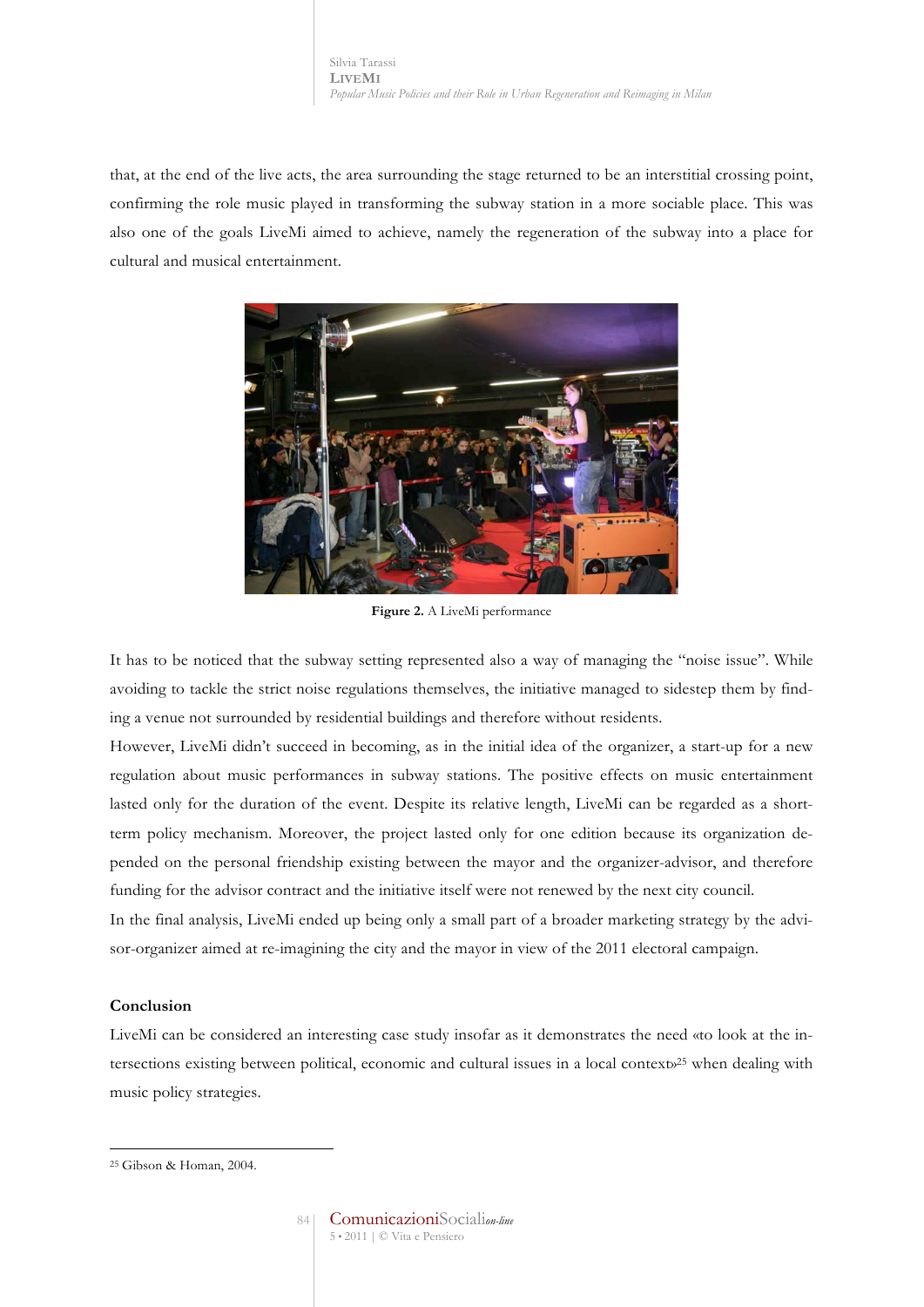Firstly the case study highlights the difficulties faced by local authorities in dealing with the live music sector. The creation of a live music scene depends upon policymakers' awareness of its cultural and economic relevance, as they can influence it through regulations and financial support. However, this support can often conflict with other interests and needs, which policymakers have to balance between. The city council was addressing the problem of live music in an ambiguous way: on the one hand, enacting strict regulations (especially the severe decibel limitations) which restricted live music events and venues; on the other hand, funding initiatives such as LiveMi to promote music consumption and production.

In LiveMi the only way the council found to address the noise issue was to relocate performances in a public space (the subway station) far from residential buildings. This mechanism merely made politically easier for the council to patronize music events, instead of helping to create an infrastructure or facilitating the already existing grass-roots music initiatives.

Secondly, this case study enabled the identification of key issues to be considered in future research about the dynamics of the live music sector in Milan and its relations to the city council.

In this respect it's important to remark that musicians are not the only subjects to be considered when dealing with music policy strategies. It is necessary to look beyond the mere provision of facilities for musicians, and to factor in the "soft infrastructures" constituted by the networks of people involved in the music sector26. These "soft infrastructures" are constituted by social networks, connections and human ties encouraging the exchange of ideas between people and institutions. The analysis of the actual interactions and activities existing within this creative subsector is acutely needed before any policy strategy can be applied<sup>27</sup>.

Besides, there is a need to look at the creative industries sector in a broader sense in order to understand the possible cooperation or competition existing between multiple subsectors (such as the fashion industry in the case of Milan), and even to consider all those people which might have different needs or interests needs (such in the case of Milan, the powerful resident committees).

Moreover, those informal ties can impact on the adoption of policies themselves. Interactions among music makers, cultural intermediaries, advisors and councilors need to be taken into account in order to understand the music policies applied.

As this case study has demonstrated, «the policy has on occasion been the product of close, informal networks» 28. LiveMi has been mainly the product of a personal friendship between the mayor and the advisor and by a personal interest of the advisor in pushing the mayor to fund an initiative aimed at fostering emerging music. The practice of choosing personal friends from the music industry as "informal advisors" to overcome a policymaker's musical has to be taken into account in analyzing policy strategies.

 $\overline{a}$ 

<sup>26</sup> Brown, Cohen & O'Connor, 2000.

<sup>27</sup> Fleming, T., 2004. Supporting the Cultural Quarter? The Role of the Creative Intermediary. In: D. Bell & M. Jaynne, eds. 2004. *City of Quarters. Urban Villages in the Contemporary City*. Aldershot: Ashgate.

<sup>28</sup> Brown, Cohen & O'Connor, 2000, p. 10.